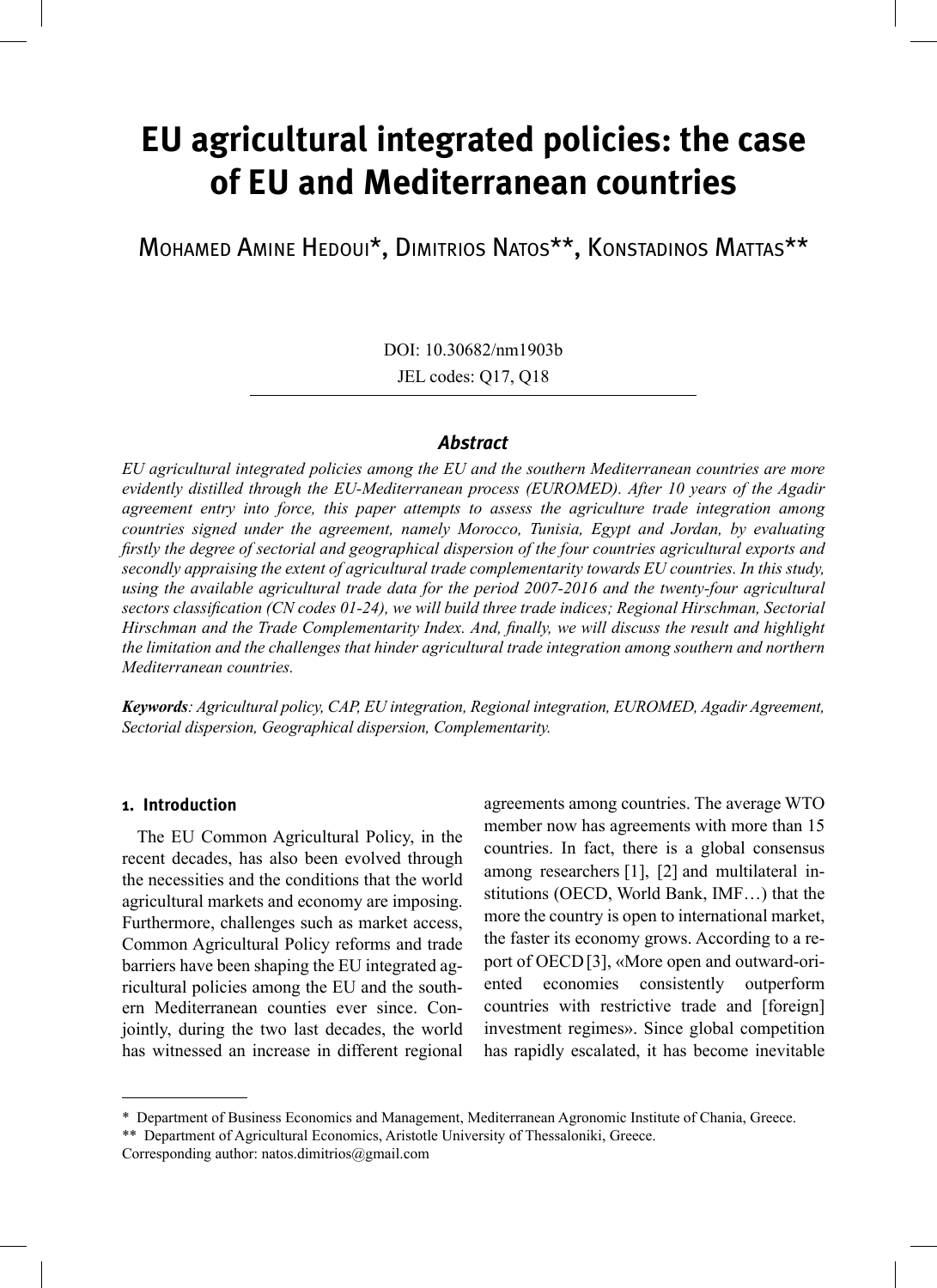for countries to liberalize their economy and to open up to implement export and foreign investment policies. Most of the countries have built up and strengthened their trade relations through various arrangements from colonial preferences to bilateral treaties to regional agreements based on geographical proximity and economic similarity with the purpose of spreading the socio-economic benefits of globalization. In this context, the EU agricultural integrated policies among the EU and the southern Mediterranean countries is more evidently distilled through the Euro-Med agreement.

The Euro-Med agreement [4] is one of the most important trade arrangements in the Mediterranean area. It went through several attempts to settle a strong trade relation between the EU and southern Mediterranean countries that could help them be attractive locations for both domestic and foreign producers and investors. The first framework to establish a global cooperation with southern Mediterranean countries was in 1972 with the Global Mediterranean Policy (GMP) [5], which led eventually to the conclusion of bilateral economic agreements with twelve Mediterranean countries [6]. However, the GMP was not as global as it sounds. Since the Mediterranean region was composed of vastly different countries from political, economic and cultural perspectives, there was a huge difference among European member states on how to manage international relations with the other approached Mediterranean states, especially with respect to trade recession. Moreover, all the focus in these periods was devoted to the political changes in the Eastern European and post-communist states that were motivated by the promises of future membership [7]. Therefore, a need to reexamine foreign policy agenda towards the Mediterranean area had arisen from the European Community, notably Spain and France.

It wasn't until the Barcelona conference in 1995 [8], [9] that 15 EU member states and 12 Eastern and Southern Mediterranean countries signed a new Euro-Mediterranean partnership called the "Barcelona declaration" aiming to strengthen trade integration both in North-South and South-South directions and generating new opportunities to the actors of both sides of the Mediterranean through Euro-Mediterranean Agreements (EMAs). The main economic target of the process was to establish a Mediterranean Free Trade Area (MEFTA) by the year 2010 according to three main long-term objectives which are: speeding up the process of a sustained economic and social development, improving living conditions and encouraging cooperation and regional integration.

Nevertheless, agricultural trade remains the weakness of the deep-integration approach framing the Barcelona process. Despite the fully bilateral industrial trade, agricultural trade, as stated in the declaration, will comply with the «starting point traditional trade flows, and as far as the various agricultural policies allow and with due respect to the results achieved within the GATT negotiations, trade in agricultural products will be progressively liberalized through reciprocal preferential access among parties…». Togan (1998) [10] declared that the EU didn't offer serious concessions to Southern Mediterranean countries regarding their agricultural exports and most of the agricultural EMAs have been postponed or rejected by certain EU members that stemmed the provision of some agricultural products. In fact, the EU's political position was affected by the strong competition for the typical Mediterranean products. Therefore, all EMAs signed after the Barcelona declaration gave rise to non-tariff barriers that turned out to be replaced by barriers even stronger than old measures at least in the early first years following the Barcelona Declaration [7]. On the other hand, in order to meet the European Union agricultural requirements, southern Mediterranean countries need to face challenges to benefit from the preferential treatments. According to Garcia-Alvarez-Coque (2002) [11], the "hub and spoke" effect is one of the strongest challenges facing SMCs. This effect is represented by the possibility of "verticalization" of trade relations. The EU may be the hub and the southern Mediterranean countries may be the spokes. In terms of Foreign Direct Investment (FDI), investors will not find incentives to invest in SMCs without serious domestic reforms that will appeal to them. Concerning agriculture trade, given its weak inclusion in the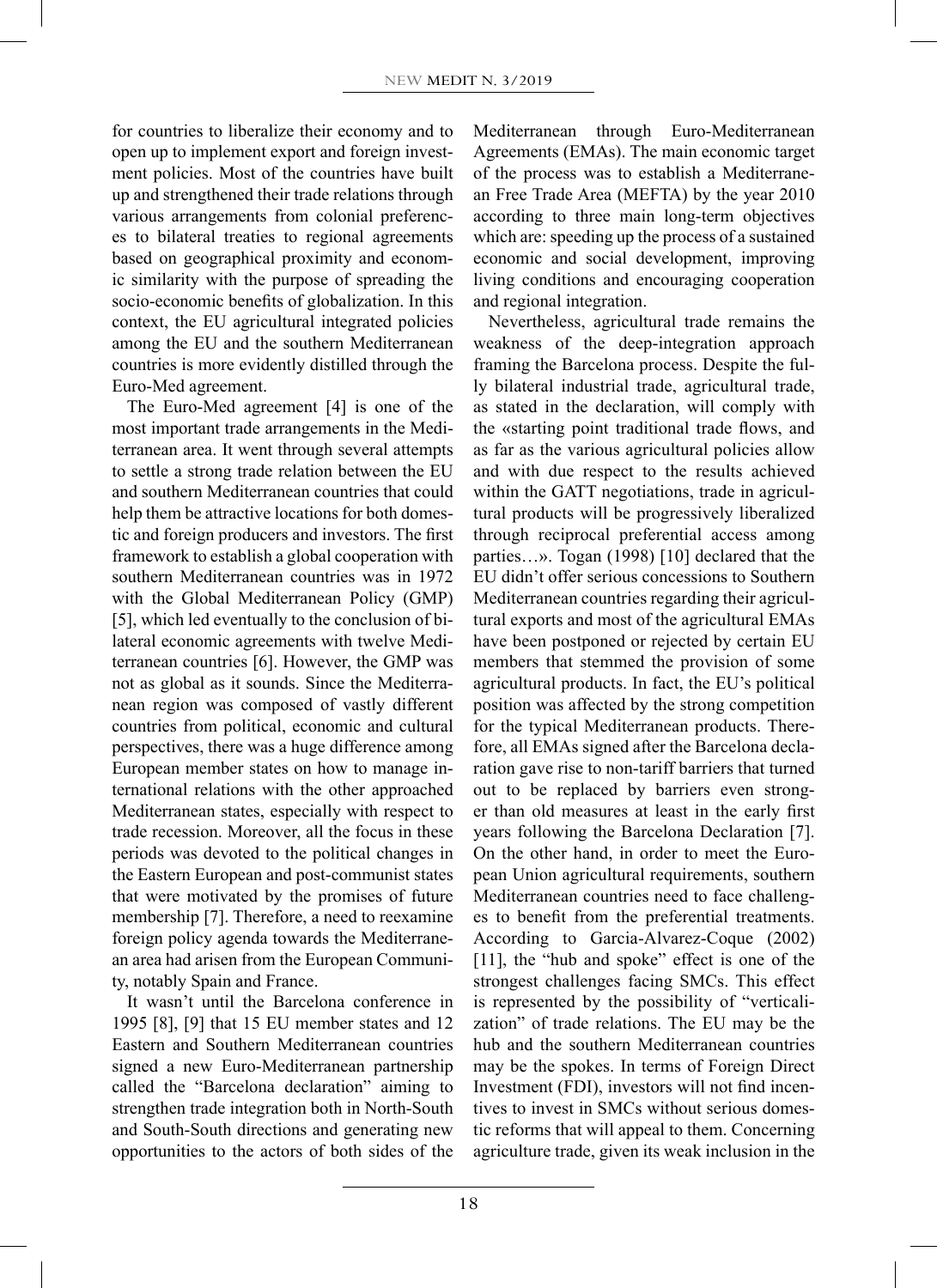negotiations of the Barcelona process, it would lead eventually to lesser private investments. Yet, regardless of the European intention to offer non-significant agricultural concessions on southern imports, EMAs have been commonly considered as a challenging opportunity for SMCs to modernize the private sector (including the agricultural sector) and build up a sustainable economy that could compete equally in a free global market.

#### **2. The Agadir agreement**

Meanwhile in the 4<sup>th</sup> Euro-Med Conference of Foreign Ministers in 2000 held in Marseille, there was a growing consensus of opinion among Euro-Med partners that stressed the need to support south-south integration. Foreign Ministers mentioned in article 17 of their Presidency's formal conclusions of the 4th Euro-Med Conference of Foreign Ministers that: «The Ministers reaffirmed the full relevance of the objectives adopted in Barcelona in 1995 with a view to establishing an area of shared prosperity in the Mediterranean. Having reaffirmed the objective of creating a free-trade area by 2010, the Ministers stressed the need for the partner countries, with the support of the European Union, to open up further to one another economically in order to foster their successful integration into the world economy». In fact, southern Mediterranean partners had no incentive to liberalize politically and economically with their neighbors as long as they benefit from complete access to the EU market. Hence, the hub and spoke effect was consequently being created, making Mediterranean firms and private investors prefer to install themselves in the EU since they can easily access all the spokes in the Mediterranean [12]. According to the EU commission in its assessment after ten years of the Barcelona Declaration [13], Southern partners of the Euro-Med partnership are hindering the 2010 objectives by creating the hub and spoke effect and blocking the intra-regional investments. In turn, EU members see that supporting south-south integration becomes inevitable. Morocco, Tunisia, Egypt and Jordan were the first countries to express

a desire to establish closer links by creating a free-trade area among themselves while the EU will provide the suitable back-up in favor of these south Mediterranean cooperation. Then in May 2001, the four foreign ministers launched the "Agadir Process" and since then senior officials and technical experts in trade from Morocco, Tunisia, Egypt and Jordan have met several times to discuss the technical features concerning the free trade agreement among these countries, until February 2004 when the "Agadir Agreement" was signed in Morocco and came into force in 2006 after completing the necessary requirements. The provisions of the Agadir Agreement request a removal of tariffs on all industrial and agricultural goods. As pertains anti-dumping, safeguards and the elimination of non-tariff barriers, the Agadir Agreement refers to the GAFTA provisions and WTO principles [14], [15]. The Agadir agreement is meant to promote trade integration by creating a free trade zone among Middle Eastern and North African countries and then linking the region to the EU. Therefore, the Agadir agreement is open for further memberships to all GAFTA members that are associated with the EU through bilateral agreements or EMAs.

## **3. Analysis of Euro-Mediterranean integrated policies**

Besides the challenges and the context of the Euro-Mediterranean integrated policies, such as the Agadir agreement, several studies have attempted to assess and analyze the effects of the aforementioned political initiations on agro-food trade in the Mediterranean area. Such as Marquez-Ramos and Martinez-Gomez (2016) [16] that highlighted the positive effect of trade preferences granted by the EU to the fruit and vegetables exports from Morocco or Garcia-Alvarez-Coque et. al (2009) [17] that assessed the positive effect of bilateral trade liberalization on both sides (EU and Mediterranean countries) for the tomato market. Furthermore, Mulazzani and Malorgio (2009) [18] studied the trade patterns among EU countries and Mediterranean countries confirming the existence of specific relationships among specific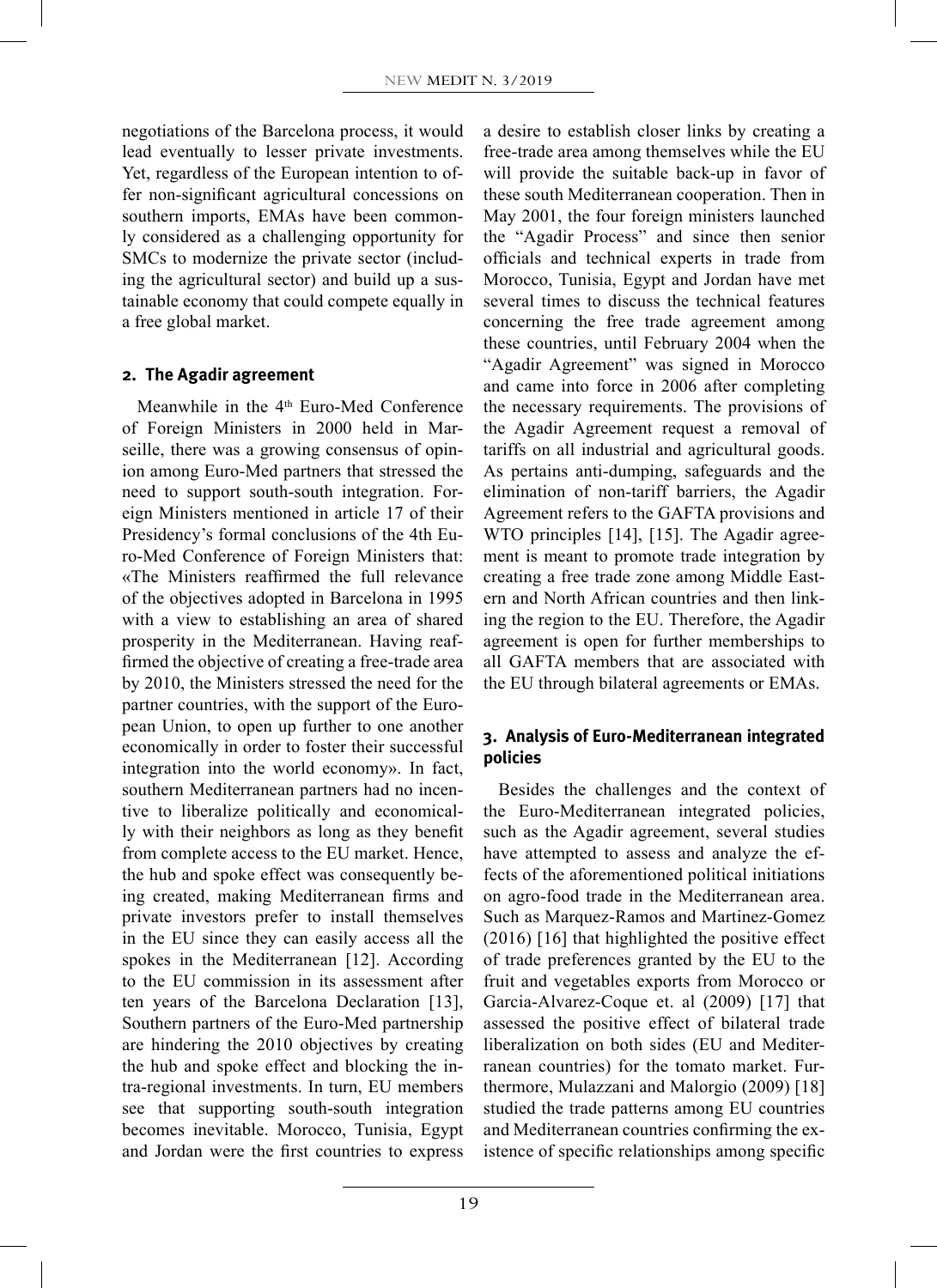countries while Galati *et al*. (2013) [19] who studied Italian agro-food exports to the Mediterranean region highlighted the positive effect of various factors (such as historical ties or geographical proximity) to the volume of trade. Finally, Scarpato and Simeone (2013) [20], assessed the evolvement of competitiveness for specific regions in Italy vis-à-vis agro-food exports in the Mediterranean region after their liberalization.

Following the relevant literature, this study, after 10 years of the Agadir agreement entry into force (2007-2016), attempts to assess the agriculture trade integration among countries signed under the agreement, namely Morocco, Tunisia, Egypt and Jordan, to determine to which extent Agadir members have accomplished the goals of the agreement and whether they succeeded in eliminating the hub and spoke effect. The paper is structured as follows: the next section introduces an overview of the agriculture sector of Agadir members and its trade characteristics in the extent of the Agadir-EU partnership. Section three includes the methodology of the work by presenting the three trade indices: Regional Hirschman, Sectorial Hirschman and the Trade Complementarity Index, using the twenty-four agricultural sectors' classification (CN codes 01- 24). Section four discusses the results concluded from the available agricultural trade data for the period 2007-2016. Finally, Section five concludes and highlights the limitations and challenges that hinder agricultural trade integration among Agadir-EU partners.

# **4. Agriculture policy and agricultural trade of Agadir members**

Southern and Eastern Mediterranean countries (SEMCs) are facing serious challenges as pertains the development of agricultural and rural areas. According to the statement following the meeting of the CIHEAM Ministers of Agriculture held in Malta in 2012, «Current food consumption and production patterns are not sustainable in the Mediterranean basin due to biodiversity loss, degradation of natural resources, pesticide contamination, climate change, high energy and water consumption,

dietary patterns and changes in eating habits, and high dependency on imports, as well as poverty and vulnerability of many rural and urban Mediterranean communities…» [21]. The agricultural situation varies a lot among these countries and yet there are more or less similar common challenges that they face. Rural poverty and inequality between rural and urban area remain major issues in all SEMCs, which eventually hinder the development of agriculture and rural areas. Among Agadir members, Egypt has the highest rate of poverty. According to the World Bank, rural poverty is three times higher than in the urban areas and around 80 percent of the extremely poor inhabit Upper Egypt, which includes half of Egypt's population. The situation in Tunisia is less acute than most other members; however poverty is mainly concentrated in urban areas, accounting for 75 percent of the poor population. In all Agadir members, public policy makers are facing the same dilemma for decades: keeping prices of food as low as possible in order to protect the poor in contrast with the numerous farmers who are in most cases poor and their returns are extremely affected by low prices. Deteriorating natural resources is also an important issue. The poor rural population cannot afford the investments to build a sustainable management of resources. The increasing pressure on soil and misuses of water aggravate the agricultural situation in these countries, which are already characterized by the dry climate and low precipitation. Another important challenge facing Agadir members is the high dependency on imports. The provision of basic and strategic agro-food products depends heavily on outside suppliers. These products, which are merely a few commodities like cereals, sugar, oil and dairy products, have an enormous importance in the diet of the population, particularly the poorest. Rastoin *et al*. (2012) [22] claimed, in their proposal for a new Euro-Mediterranean agricultural and food policy, that in 2008, the agro-food import bill of SEMCs was three times as much as in 2000, leading to increasing food insecurity.

To give an idea of agricultural trade of Agadir countries, the following Table 1 displays the value of exports and imports of Agadir mem-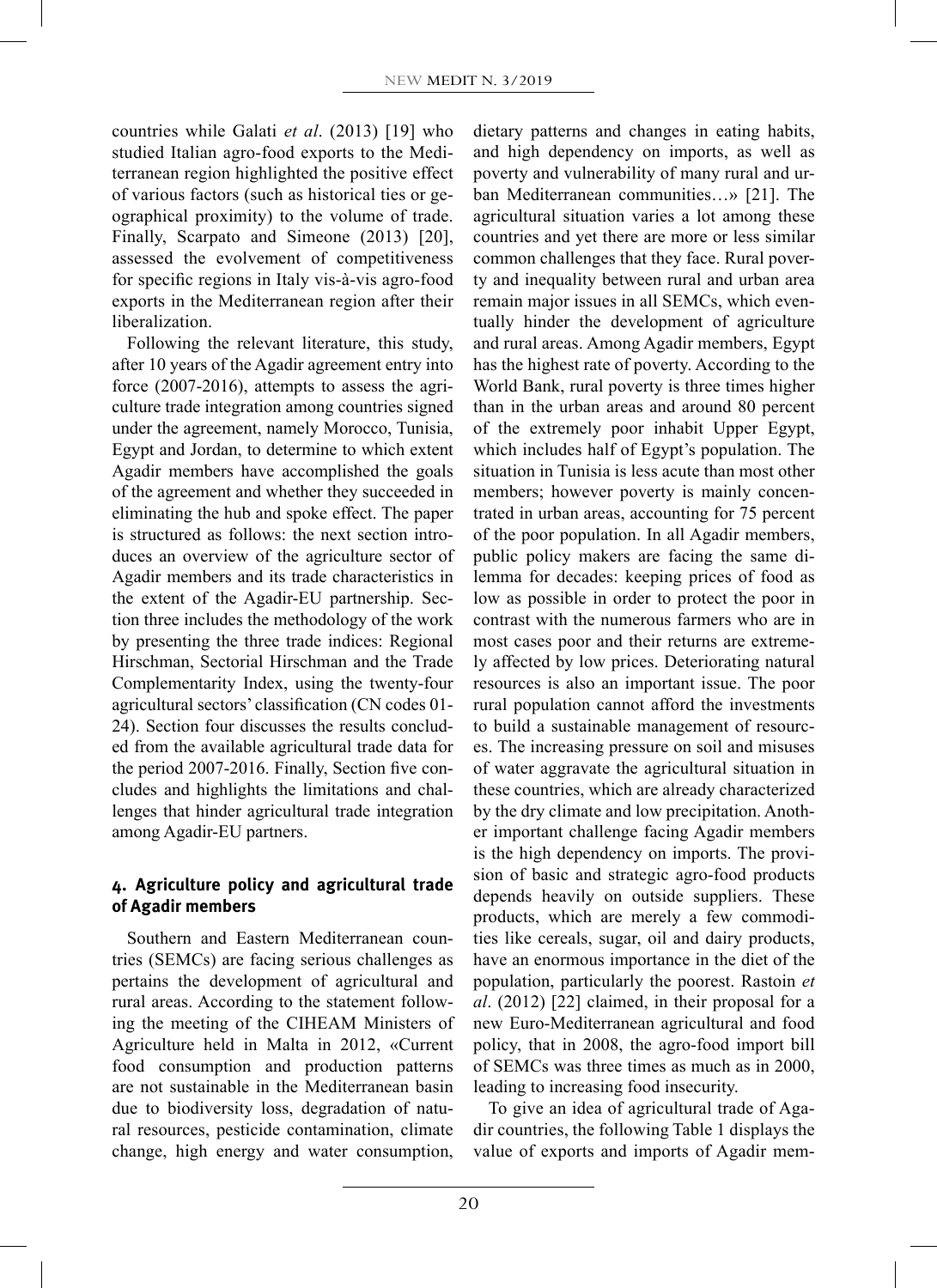|             |              | <b>Total</b> | $\%$ | Agriculture | $\%$ | % of Total |
|-------------|--------------|--------------|------|-------------|------|------------|
| Exportation | Intra-Agadir | 1,779,731    | 2.7  | 492,936     | 4.0  | 27.7       |
|             | EU           | 31,093,056   | 46.8 | 4,749,042   | 38.0 | 15.3       |
|             | <b>ROW</b>   | 33,577,105   | 50.5 | 7,260,313   | 58.0 | 21.6       |
|             | Total        | 66,449,892   | 100  | 12,502,291  | 100  | 18.8       |
| Importation | Intra-Agadir | 1,971,012    | 1.4  | 503,559     | 2.2  | 25.5       |
|             | EU           | 56,887,304   | 41.1 | 6,198,363   | 26.9 | 10.9       |
|             | <b>ROW</b>   | 79,584,664   | 57.5 | 16,328,422  | 70.9 | 20.5       |
|             | Total        | 138,442,980  | 100  | 23,030,344  | 100  | 16.6       |

Table 1 **-** Value of exports and imports (in thousand US Dollars) of Agadir partners (2016).

*Source: UN COMTRADE statistics and own calculations.*

bers in the extent of intra-Agadir, EU and the rest of the world, and the contribution of agriculture in the overall trade.

As presented on Table 1, the overall agricultural trade consists an important aspect of Agadir members in international trade, with 18.8 percent of exports and 16.6 percent of imports in 2016. It has to be noted that agricultural exports have risen significantly with an average annual growth of 9.3 percent during the period 2007- 2016. Agricultural flows are even more important for intra-Agadir trade since almost a quarter intra-Agadir exports and imports are of agricultural nature (27.7 percent and 25.5 percent respectively). Nevertheless, the most important partner for Agadir members' agricultural exports and imports is EU. 38 percent of total agricultural exports are shipped towards EU states while 26.9 percent of Agadir's imports come from EU countries. The intra-Agadir flows are far less important comparing to the ones with EU members, with only 4 percent of total exports and 2.2 percent of total imports.

## **5. Methodology**

In this current work, using the available agricultural trade data for the period 2007-2016 and the twenty four agricultural sectors' classification (CN codes 01-24), three indices will be constructed utilizing agricultural imports and exports data from the four Agadir members (Morocco, Tunisia, Egypt and Jordan) and the 28 members of the European Union. The indices are as follows: Regional Hirschman, Sectorial Hirschman and the Trade Complementarity Index.

The Hirschman Index (Sectoral or Regional) is a widespread statistical tool to measure concentration. It is better known as the Herfindahl-Hirschman index since it owes its name to the two economists who built it up independently. Actually, Albert O. Hirschman introduced the HHI in 1945 in his work *National Power and the Structure of Foreign Trade* [23] followed by Orris C. Herfindahl who presented it in his unpublished doctoral dissertation at Columbia University *Concentration in the U.S. Steel Industry* [23].

The HHI has been used in a wide set of contexts and applied in various types of economic phenomena. Rhodes (1993) [24], in a technical note of the Federal Reserve Bank, demonstrated how the index can be employed to inspect the competitive effects of bank mergers. It has also been used in the field of the food processing industry [25], civil aviation [26] and the newspaper industry [27]. Regarding the scopes of trade and liberalization, the index has been used in a lot of international trade literature (e.g. Sadequl, 2001[28]; Ludema and Mayda, 2010 [29]) and, like this current work, it can be used to measure spatial or sectorial concentration of export flows (e.g De Castro, 2012 [30]; Natos *et al.*, 2014 [31]). With the help of the United Nations "Handbook of Commonly used Trade Indices and Indicators" [32], we will construct the aforementioned indices as follows: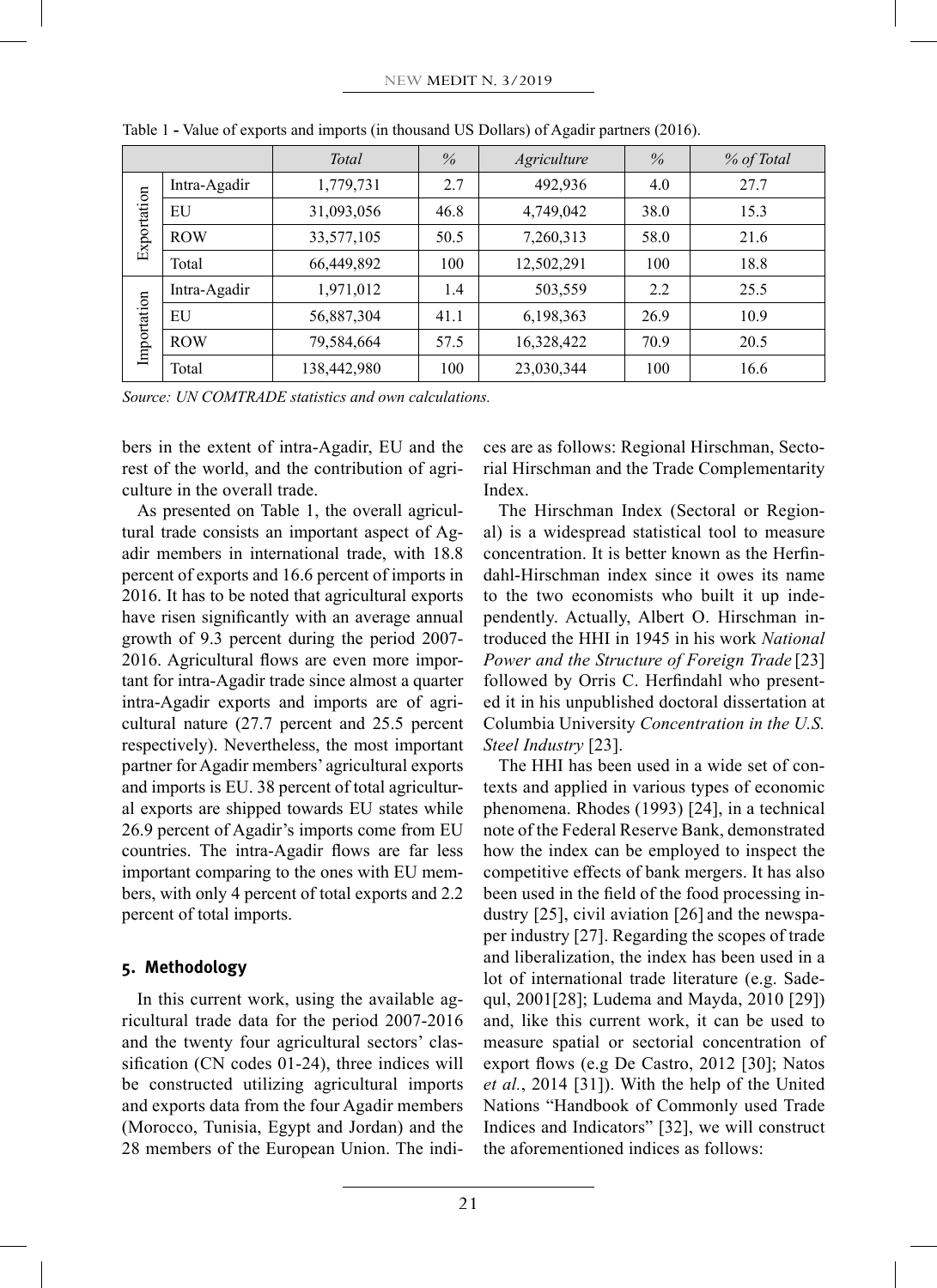*- Regional Hirschman index (RHi):*

$$
\text{RHi} = \sqrt{\sum_{j=1}^{n} \left( \frac{x_{i,j}}{\sum_{j=1}^{n} x_{i,j}} \right)^2}, \forall i=1...m \text{ and } j=1...n \quad (1) \quad \text{sectors.}
$$

2007-2016, when i accounts for the four investi-  $C_{i,j} =$ 2007-2016, when I accounts for the four investigated Agadir countries, namely, Morocco, Tuni-<br>sia, Egypt and Jordan and j accounts for the EU  $\forall k=1...q$  a where X denotes the value of agricultural exports among countries *i* and *j* for the period  $\sin A$ , Egypt and Jordan and j accounts for the EU and Agadir countries.

The Regional<br>measure of the<br>exports. It takes exports. It takes a value between 0 and 1, with 1  $\frac{2007 \text{ and } 201}{1000 \text{ and } 201}$ degrees of RHi means that the spatial concencates the vulnerability to economic changes of The Regional Hirschman index (RHi) is a when  $\frac{w}{p}$ The Regional Hirschman index  $(KH)$  is a<br>measure of the geographical concentration of  $\frac{\text{true}}{200}$ exports. It takes a value between 0 and 1, with 1<br>signaling an absolute dependence of one country's exports to one nation. In other words, it tells you the degree of one country's exports dispersion across different destinations. High ed Agadir countries, ha tration of one nation's exports is exposed to fewer exporting markets, and in turn, it indi-<br>  $\frac{1}{2}$  Apart from the concentral these few markets.  $R_{\text{max}}$  and trade c<br>measures the measures the measures the measures the measures the measures the measures the measures the measures the measures of  $\frac{1}{2}$ .

## - Sectorial Hirschman index (SHi):  $\mu$ .

$$
SHi = \sqrt{\sum_{k=1}^{q} \left( \frac{x_{i,j}^k}{\sum_{j=1}^{n} x_{i,j}} \right)^2}, \forall i=1... \text{ and } j=1...n \text{ (2)}
$$

ports for each investigated sector k, for the pe-<br>complementarity where X denotes the value of agricultural exports for each 1<br>
fiod 2007-2016<br>
k accounts for Fromenciature-Civ, as faid down by the Council<br>Regulation (EEC) No 2658/87 that classifies ag-<sup>1</sup>/<sub>2007</sub>-2010, allong countries and j where the ravorate hole ravorate arrangement riod 2007-2016, among countries i and j where Nomenclature-CN, as laid down by the Council whether the tr ricultural products to the sectors 01-24.

according to the *Handbook of Commonly Used* sectional diversification of concentration of a<br>country's exports. It takes a value between 0 and 1, with  $1$  signaling an absolute dependence economic activities sequentially signaling a *value ability* to the economic entanges of these particular economic activities. Over time, deof a country's exports to only one sector. High of a country's exports to only one sector. High  $1 1 -$ Regarding the Sectorial Hirschman index,  $\boldsymbol{6}$ . Results *Trade Indices and Indicators*, it measures the sectorial diversification or concentration of a degrees of SHi indicate a significant sectorial in concentration of a county's exports with few two vulnerability to the economic changes of these

creases in the Sectorial Hirschman index may be used to prove the dispersion of the export  $\text{sectors.}$  sectors.

*- Complementarity Index (Ci):* ) =1 ² , =1… =1… (2) ∀

$$
\text{...} \quad \text{...} \quad C_{i,j} = \left[ \frac{1 - \left( \sum_{k=1}^{q} \left| \frac{M_{j,w}}{\sum_{w} M_{j,w}} \frac{X_{i,j}}{\sum_{j=1}^{n} X_{i,j}} \right| \right)}{2} \right] \times 100 \,, \tag{3} \quad \text{(3)}
$$
\n
$$
\text{...} \quad \forall \ k=1...q \text{ and } i=1...m \text{ and } j=1...n \quad \text{(3)}
$$

)1()1( ( )12 *<sup>N</sup> pp <sup>P</sup>* <sup>−</sup> <sup>−</sup> tural imports, for each investigated sector k, for where M denotes the total value of agricul- (1) 2007 and 2016, among countries *j* and the world, among countries *i* and the world for 2007 and Egypt and Jordan and *j* accounts for the EU and while X denotes the value of agricultural exports 2016, where i accounts for the four investigated Agadir countries, namely, Morocco, Tunisia, Agadir countries.

measures the extent to which two countries are 1 1 eral trade complementarity index, or Ci [33]. It measures the extent to which two countries are<br>"natural trading partners" by calculating the adequacy of one country's export to supply another country's import demand [34]. Apart from the concentration indices detailed above, another useful index is Michaely's bilat-

a value between 0 and 100, with zero indicating a value between 6 and 100, while zero multiaing<br>no overlap and 100 indicating a perfect match  $_{-1}$  $\left(\frac{x_{i,j}}{\sum_{i=1}^{n} X_{i,j}}\right)^2$ ,  $\forall i=1...$  and  $j=1...n$  (2) In fact, Ci is a type of overlap index. It takes more favorable potential for a successful trade less compatible. in the import/export pattern. A high degree of complementarity index is supposed to indicate arrangement and changes over time may reveal whether the trade profiles are becoming more or

## **6. Results**

Table 3 presents the last trade index, the Comple- $\text{1} \cdot \text{1} \cdot \text{2016}.$ Tunisia, Egypt and Jordan, with their EU-28 partner countries allows us to build the three trade indices for the period 2007-2016 that we discussed<br>in the previous section. Table 2 presents the first two trade indices; the Regional Hirschman (RHi) The data collected from the trade flows of the four countries investigated, namely Morocco, dices for the period 2007-2016 that we discussed and the Sectorial Hirschman index (SHi), while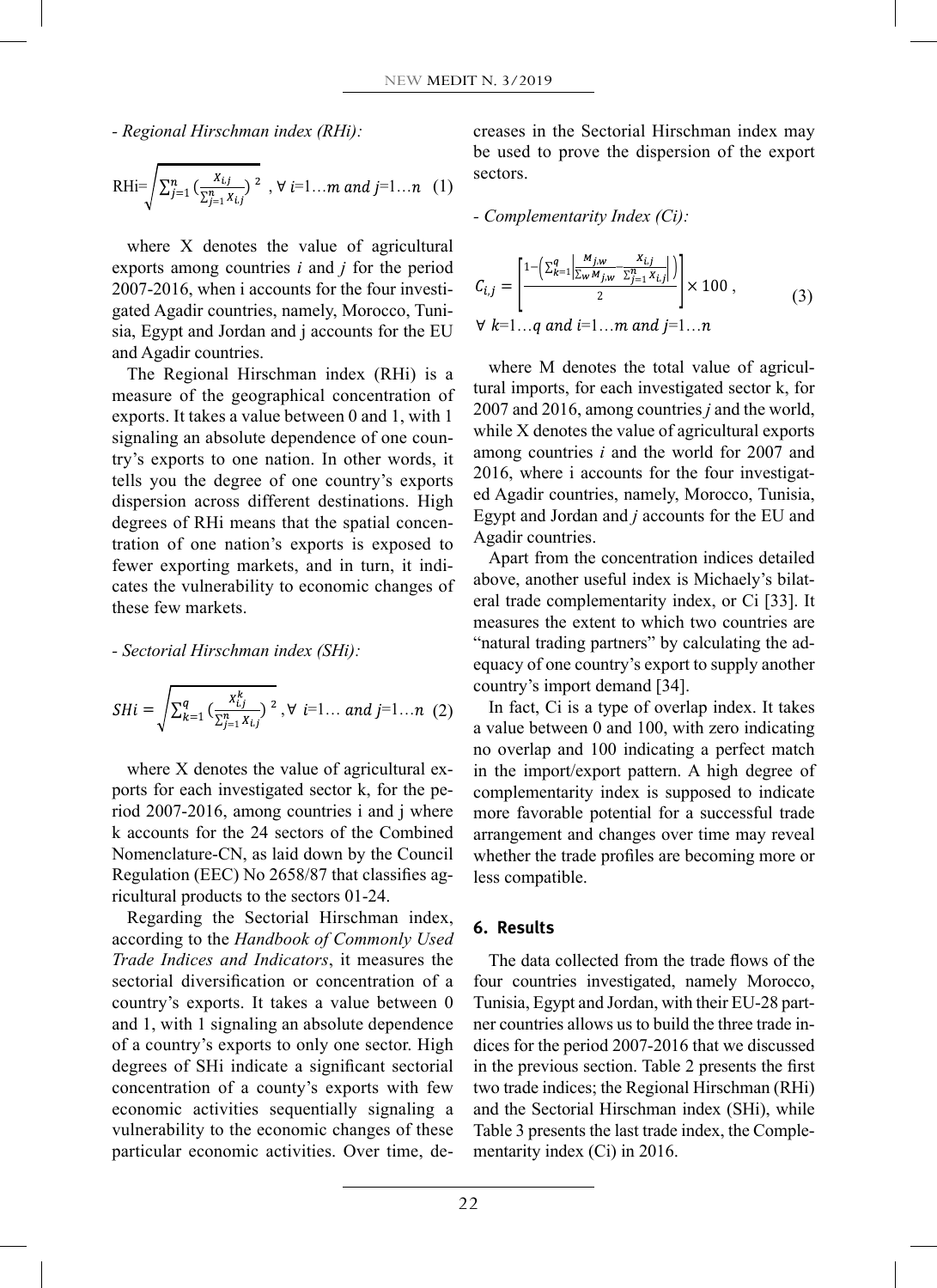|         | 2007                     | 2008                     | 2009 | 2010 | 2011 | 2012 | 2013 | 2014 | 2015 | 2016 |
|---------|--------------------------|--------------------------|------|------|------|------|------|------|------|------|
|         | Regional Hirschman Index |                          |      |      |      |      |      |      |      |      |
| Morocco | 0.49                     | 0.47                     | 0.46 | 0.45 | 0.45 | 0.45 | 0.44 | 0.45 | 0.46 | 0.48 |
| Tunisia | 0.59                     | 0.55                     | 0.52 | 0.50 | 0.52 | 0.54 | 0.51 | 0.48 | 0.52 | 0.48 |
| Egypt   | 0.32                     | 0.32                     | 0.32 | 0.33 | 0.32 | 0.33 | 0.33 | 0.33 | 0.32 | 0.33 |
| Jordan  | 0.37                     | 0.37                     | 0.38 | 0.42 | 0.43 | 0.45 | 0.54 | 0.42 | 0.38 | 0.39 |
|         |                          | Sectoral Hirschman Index |      |      |      |      |      |      |      |      |
| Morocco | 0.44                     | 0.44                     | 0.42 | 0.41 | 0.44 | 0.42 | 0.44 | 0.42 | 0.43 | 0.43 |
| Tunisia | 0.58                     | 0.57                     | 0.50 | 0.47 | 0.45 | 0.47 | 0.54 | 0.44 | 0.65 | 0.49 |
| Egypt   | 0.46                     | 0.45                     | 0.45 | 0.41 | 0.39 | 0.40 | 0.41 | 0.41 | 0.41 | 0.43 |
| Jordan  | 0.60                     | 0.60                     | 0.61 | 0.58 | 0.61 | 0.51 | 0.41 | 0.37 | 0.38 | 0.38 |

Table 2 - Calculated indices for the Regional Hirschman and the Sectoral Hirschman indices (2007-2016).

*Source: UN COMTRADE statistics and own calculations.*

Concerning the Regional Hirschman (RHi) shown in Table 2, the overall calculation displays an improvement in the geographical dispersion of agricultural exports of only Morocco and Tunisia, especially for latter that has the highest rate of improvement. Its RHi dropped from 0.58 in 2007 to 0.48 in 2016. However, the other investigated countries, Egypt and Jordan, didn't improve their geographical dispersion as RHi appears to increase during the period 2007-2016. In fact, Jordan's RHi had grown from 0.36 in 2007 to 0.54 in 2013 but after that it decreased to reach 0.39 in 2016, while Egypt

kept its RHi stable during 2007-2016 with some minor discrepancies. Yet, even Egypt and Jordan appear to have the least improvement in the regional diaspora of its agricultural exports for the period 2007-2016; they are calculated with the smallest regional concentration: 0.39 and 0.32 respectively in 2016, proving that they present the greater geographical distribution of their agricultural exports to the Agadir and EU members compared to the other investigated countries. The countries that show the least regional concentration of their agricultural exports are Morocco and Tunisia, 0.47 and 0.48 respectively.



Figure 1 - The evolution of Regional Hirschman Index (2007-2016). *Source: Own calculations.*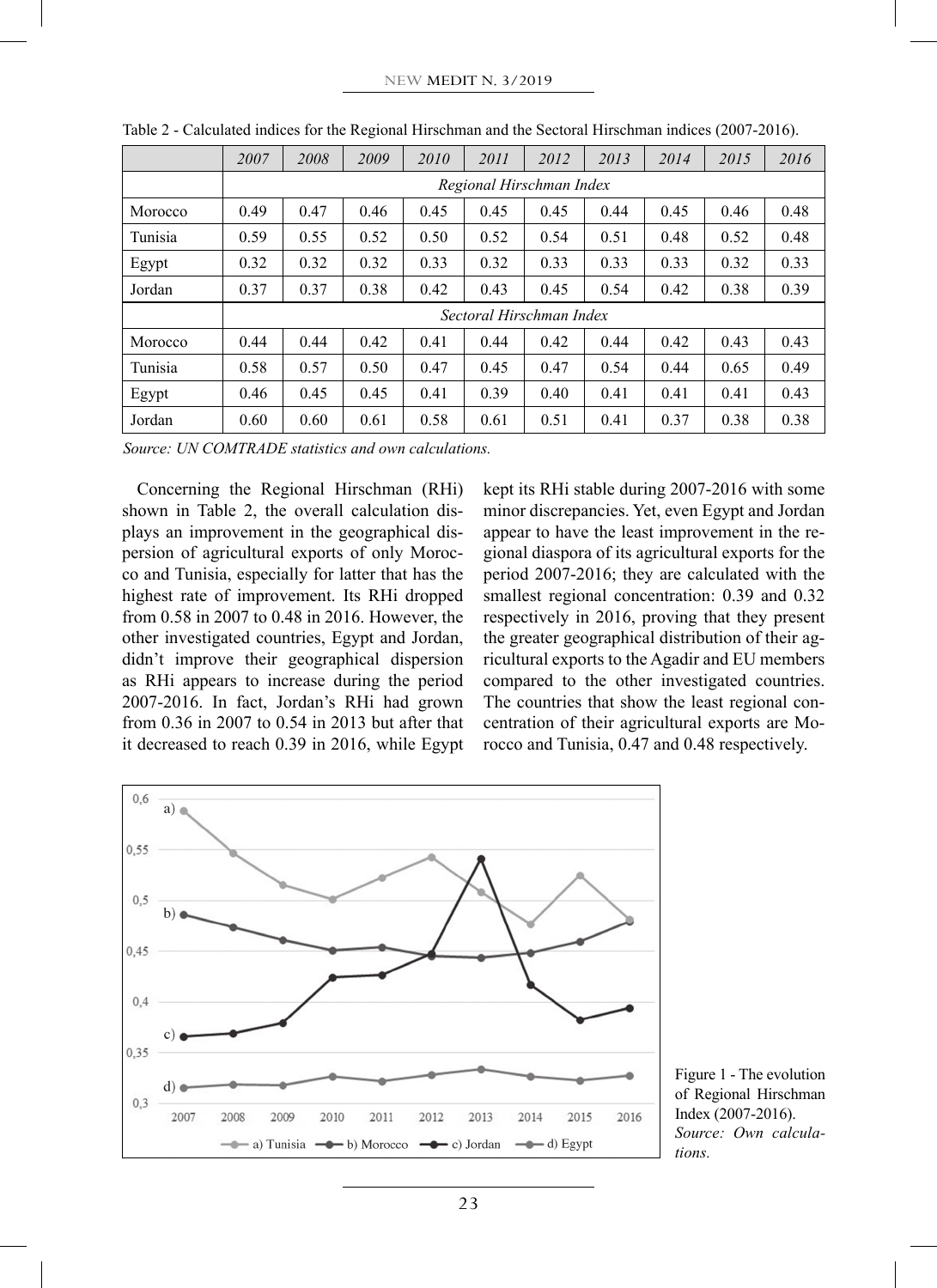Actually, Egypt's top three agricultural exports partners (Jordan, Italy and UK) account for 44 percent of the total Egyptian agricultural exports while the share of Jordan's top agricultural export partner (Germany, UK and Egypt) is 61 percent of the total. On the other hand, the share of the top three agricultural export markets of Morocco (Spain, France and Netherlands) is 73.3 percent of the total while for Tunisia (Italy, Spain and France) it is 74 percent. Thus, it is proof that Morocco and Tunisia are relatively reliant on a small number of export partners, which may make them exposed to the economic conditions of the specific countries, while Egypt and Jordan are relatively less exposed to the risk of the economic conditions of their exporting partners since they maintain a diverse group of agricultural exporting partners.

Regarding the Sectorial Hirschman Index (SHi), the calculation shows that there are no significant differences among the investigated countries. Jordan has the smallest SHi at 0.38 in 2016, which means that it has a relatively great-

er sectorial diversified synthesis of agricultural exports. Compared to the other countries, 0.42, 0.43 and 0.49 are respectively the sectorial indices of Egypt, Morocco and Tunisia, which is to say that these countries are the least sectorial diversified when it comes to agricultural exports. The latter results are also supported by the fact that the top three agricultural export sectors of these countries are counting respectively 67, 69 and 77 percent of the total which means that they are relatively heavily reliant on a small number of agricultural products to export, and are subsequently more vulnerable to the economic conditions to those specific agricultural sectors.

However, Jordan's top three agricultural sectors (CN-7 Edible vegetables, CN-21 Miscellaneous edible preparations and CN-24 Tobacco) count for 59 percent of total agricultural exports which implicates less vulnerability towards the economic condition of these sectors compared to the other investigated countries, but it is still a high percentage which Jordan needs to work on. But taken as a whole, all the four investi-

Figure 2 - The evolution of Sectoral Hirschman Index (2007-2016).



*Source: Own calculations.*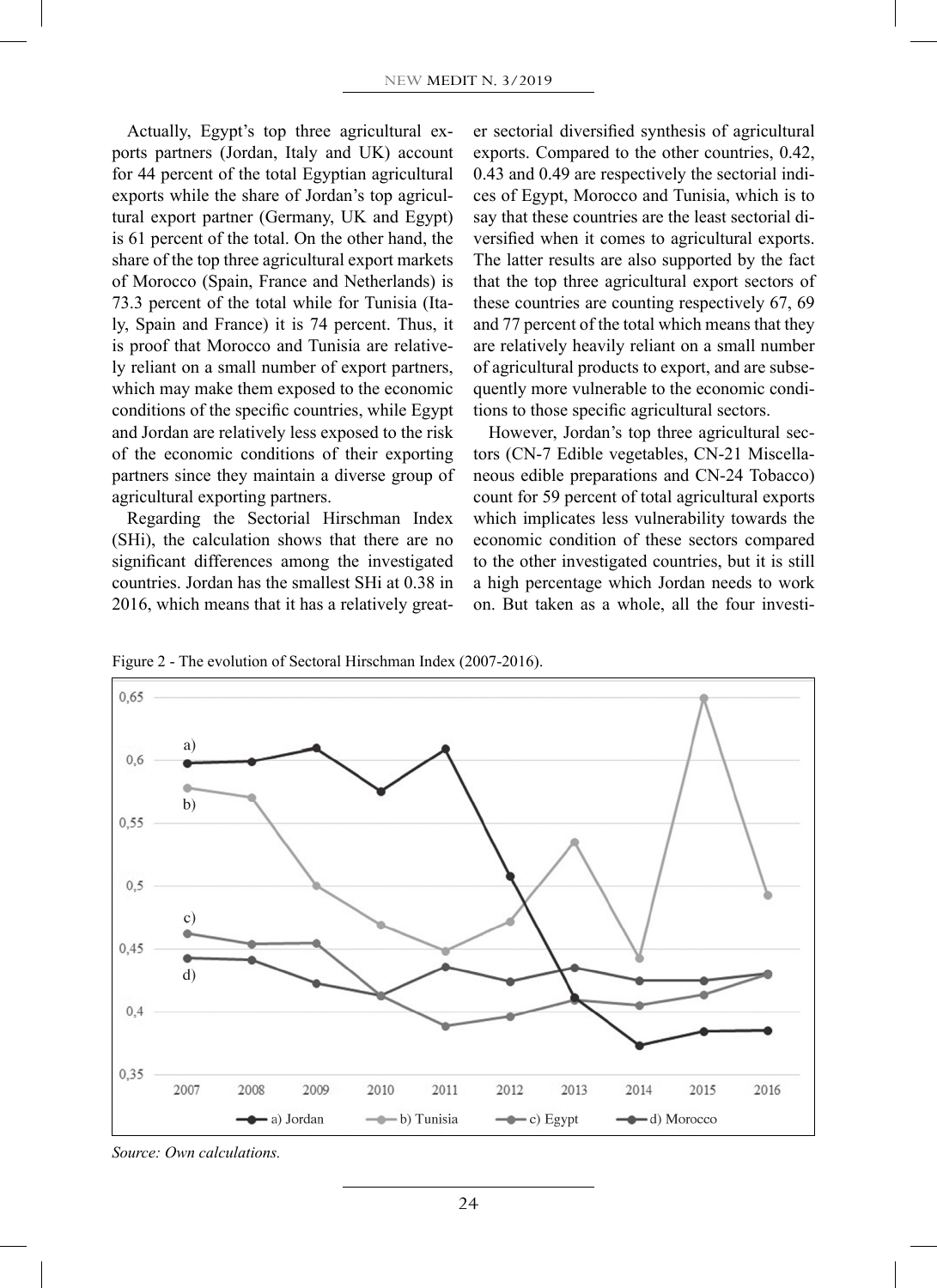gated countries have displayed an improvement in their sectorial distribution of agricultural exports in the period 2007-2016. Jordan again has the greater decrease in its SHi by 35 percent, from 0.59 in 2007 to 0.38 in 2016, followed by Tunisia with a decrease of 14 percent, while Morocco and Egypt are noted with the lowest decrease of 2 percent and 7 percent respectively.

As pertains to the complementarity index (Ci), which measures the extent to which one country's exports overlap with what the other country imports, Table 3 shows a certain level of compatibility among the investigated countries with Agadir and EU members in 2016. The leftmost column of the table shows the average complementarity index of Agadir members' exports with respect to each EU-Agadir imports (EU- $28 + 4$  Agadir). The average complementarity of the exports of all investigated countries (Agadir Members) with the imports of the Agadir and EU countries is relatively noteworthy with most EU countries (from 42,4 in Cyprus to 55,4 in Lithuania), compared with the Intra-Agadir members (31.7 in Tunisia to 43.8 in Jordan). Among EU partners, the top five, as it regards its average compatibility with respect to the imported agricultural commodities of Agadir members, are Lithuania, France, Germany, Belgium and Finland, while Cyprus, Luxemburg, Ireland, Estonia and Greece are the less favorable partners as they display a relatively low Ci compared to the rest.

The assessment of each investigated country's Ci with EU-Agadir members indicates a certain level of complementarity. In fact, all investigated countries are calculated with close averages of Ci from 46.6 in Morocco to 51.5 in Jordan, showing that there is a partial match of these countries' agricultural exports with Agadir and Agadir-EU members' agricultural imports. Individually, for each investigated Agadir country, Morocco's agricultural exports are relatively compatible with Sweden, Portugal and Spain with indices of 61.9, 57.3 and 56.9 respectively, which indicates in turn that these are the most favorable exporting markets signaling positive prospects for future export expansion. However, Cyprus and Luxemburg are calculated with the smallest indices with 36.8 and 39.3, show-

ing that there is a significant mismatch among Morocco's exporting pattern and the aforementioned countries' importing patterns which means that their prospects as potential exporting markets for the Moroccan agricultural products are relatively negative. For Tunisia, the top favorable partners in terms of trade complementarity are Lithuania, Italy, Finland and France as they display significant Ci (with indices of 55.9, 55.8, 55.1 and 54.8 respectively), signaling positive potential. In contrast, relatively smaller rates for the Ci index were calculated for Cyprus and Ireland. Hence, Tunisia's agricultural exports supply is relatively inharmonious with the demand of agricultural imports of these two partners. It is worth mentioning that geographical proximity and history play a key role in building the trade complementarities of Tunisia and Morocco over time with its favorable partners. For example Morocco has a long history with its close European neighbors Spain and Portugal which implicates a strong trade relationship and a significant complementarity especially in terms of agricultural commodities (similar to Tunisia with its close trading partners of Italy and France). With respect to Egypt, high complementary indices are calculated with Germany, Belgium and France, with indices of 59.3, 57.9 and 57 respectively, displaying Egypt's great potential as a future agricultural exporter with these countries. Nevertheless, on the other hand, Cyprus and Malta represent the most unsuitable partners when it comes to trade complementarity, with smaller indices 42.2 and 44.2. Finally, Jordan, the country among Agadir members with relatively more sizable complementarity indices (51.5 in 2016), exposes its greatest potential as an agricultural exporter with especially eastern European countries like Romania, Austria, Lithuania and Czech Republic with indices of 58.2, 56.7, 57.3 and 57.9 respectively. The UK with its significant complementarity index of 56.6 is also considered as a potential agricultural importer to Jordan's agricultural goods. On the other hand, less favorable prospects were calculated again for Cyprus and Denmark, signaling a mismatch between Jordan's agricultural exports and those agricultural imports partners.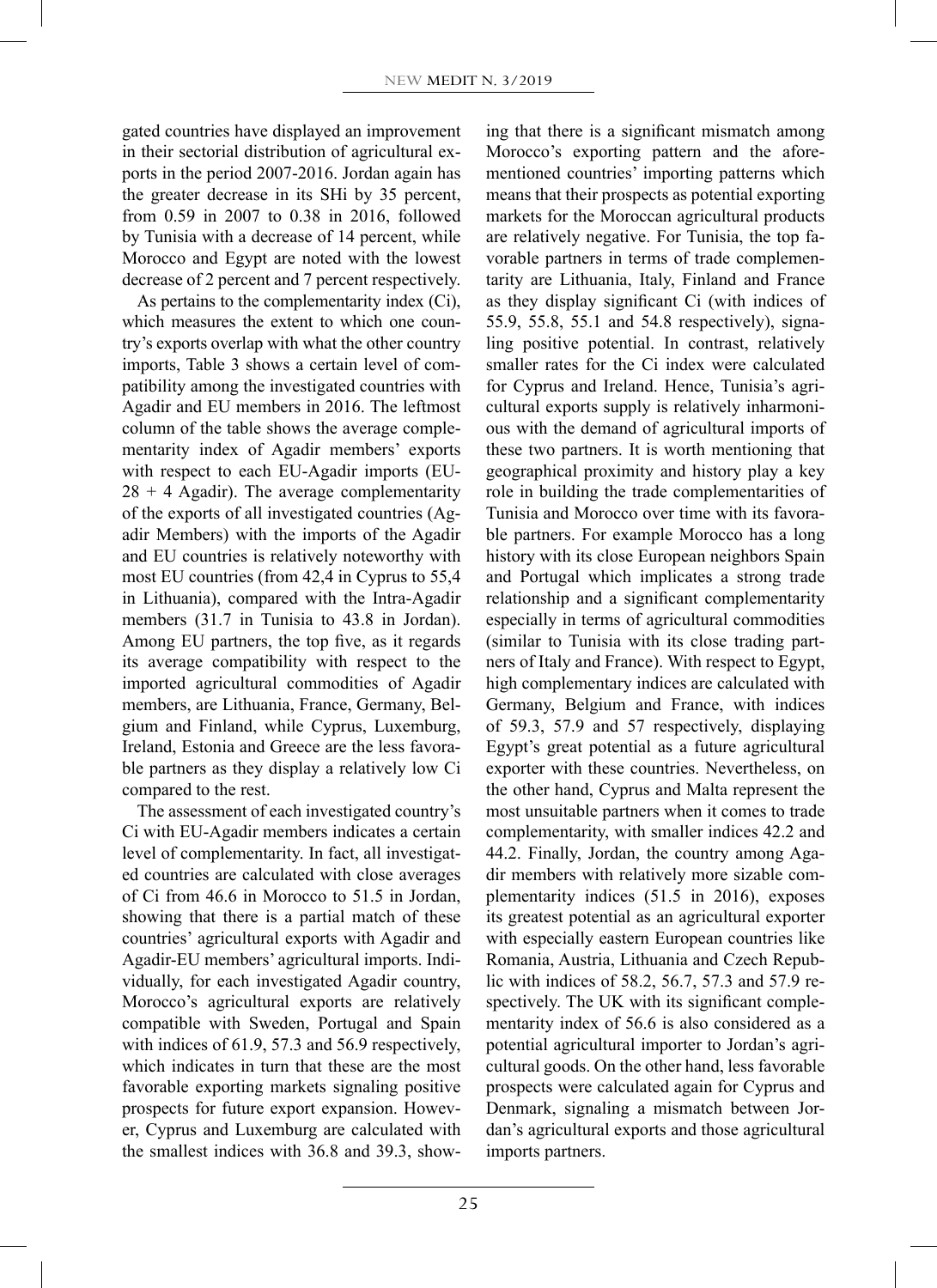|                       | Morocco | Tunisia | Egypt | Jordan | Average |
|-----------------------|---------|---------|-------|--------|---------|
| Morocco               |         | 41.0    | 39.3  | 32.5   | 37.6    |
| Tunisia               | 29.5    |         | 38.4  | 27.3   | 31.7    |
| Egypt                 | 38.6    | 39.5    |       | 38.5   | 38.8    |
| Jordan                | 39.3    | 44.3    | 47.9  |        | 43.8    |
| Austria               | 45.4    | 47.8    | 55.7  | 56.7   | 51.4    |
| Belgium               | 48.4    | 51.6    | 57.9  | 56.4   | 53.6    |
| Bulgaria              | 41.1    | 46.5    | 55.3  | 52.8   | 48.9    |
| Croatia               | 41.4    | 47      | 49.9  | 51.7   | 47.5    |
| Cyprus                | 36.8    | 42.9    | 42.2  | 47.8   | 42.4    |
| Czech Republic        | 45.5    | 50      | 53.8  | 57.9   | 51.8    |
| Denmark               | 56.5    | 49.6    | 44.3  | 45.3   | 48.9    |
| Estonia               | 42.2    | 47      | 44.9  | 52.7   | 46.7    |
| Finland               | 50.3    | 55.1    | 53.4  | 55     | 53.4    |
| France                | 51.6    | 54.8    | 57    | 54.6   | 54.5    |
| Germany               | 50.4    | 50.4    | 59.3  | 56.7   | 54.2    |
| Greece                | 41.2    | 47      | 47.9  | 50.3   | 46.6    |
| Hungary               | 41.7    | 45.9    | 53.9  | 55     | 49.1    |
| Ireland               | 42.4    | 43.8    | 49.1  | 50.5   | 46.4    |
| Italy                 | 49.8    | 55.8    | 47.8  | 53.3   | 51.7    |
| Latvia                | 45.4    | 49.5    | 49.6  | 53.8   | 49.6    |
| Lithuania             | 56.3    | 55.9    | 51.9  | 57.3   | 55.4    |
| Luxembourg            | 39.3    | 45.7    | 46    | 53.4   | 46.1    |
| Malta                 | 52.9    | 48.9    | 44.2  | 49.1   | 48.8    |
| Netherlands           | 45.7    | 50.9    | 56.8  | 52.5   | 51.5    |
| Poland                | 50.7    | 53.5    | 51.1  | 55.9   | 52.8    |
| Portugal              | 57.3    | 53.2    | 50    | 50.4   | 52.7    |
| Romania               | 44.2    | 49      | 56.2  | 58.2   | 51.9    |
| Slovakia              | 45      | 46.6    | 51.8  | 56.6   | 50      |
| Slovenia              | 46.6    | 48.1    | 54.6  | 57.7   | 51.7    |
| Spain                 | 56.9    | 54.3    | 50.4  | 52.4   | 53.5    |
| Sweden                | 61.9    | 48.5    | 45.4  | 48.1   | 51      |
| <b>United Kingdom</b> | 50.7    | 47.5    | 52.6  | 56.6   | 51.8    |
| Average               | 46.6    | 48.8    | 50.3  | 51.5   |         |

Table 3 **-** Calculated indices for the Complementarity Index (Ci) in 2016.

*Source: UN COMTRADE statistics and own calculations.*

Regarding the intra-Agadir bilateral agricultural trade, the complementarity indices appear to be less significant compared to those of the EU countries. The greater Ci is calculated for the Egyptian agricultural exports that partly matches Jordan's agricultural imports with an index of 47.9. However, incompatibilities are relatively prevalent in almost all other bilateral agricul-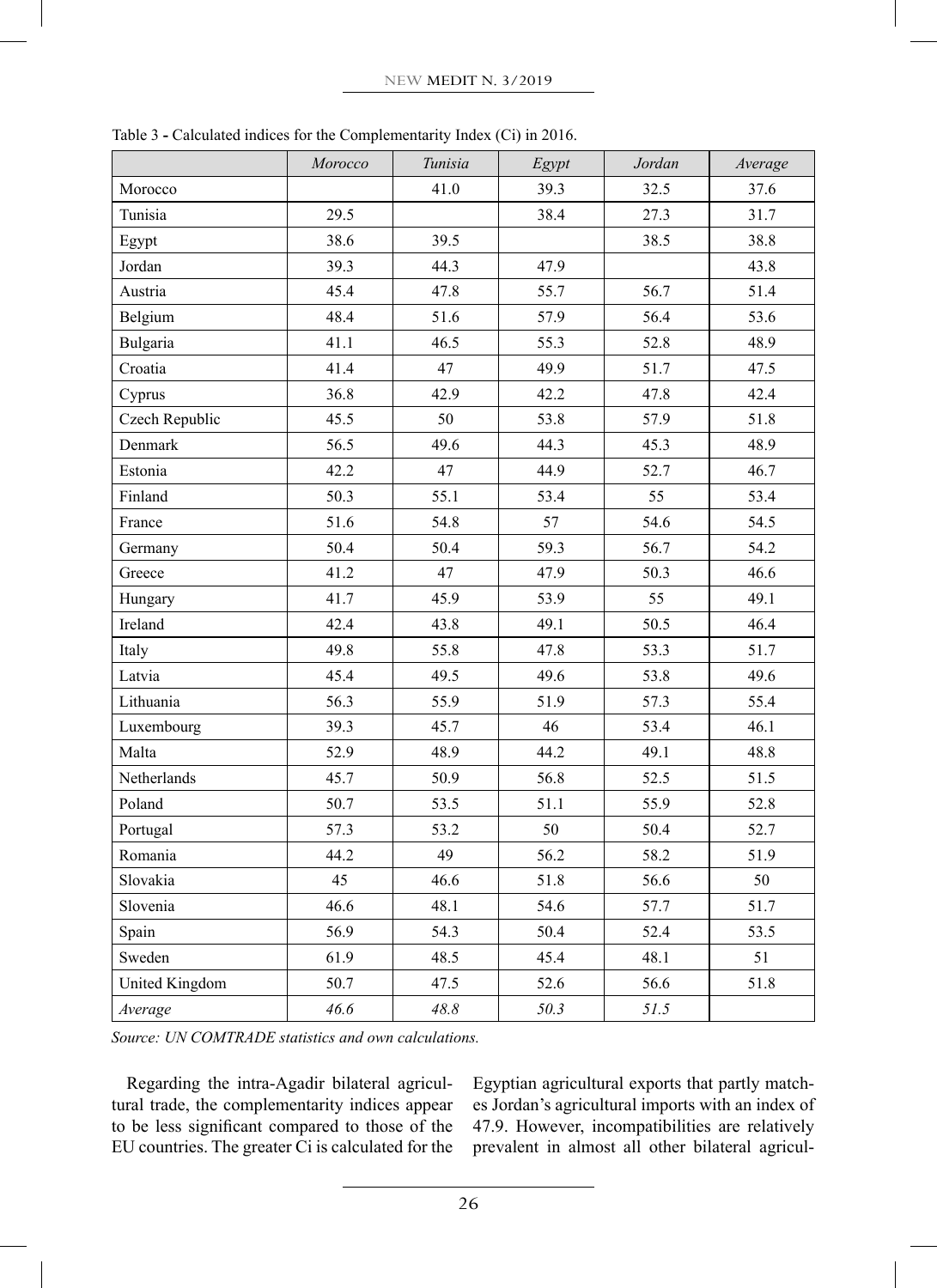

Figure 3 - The evolution of Ci for each Agadir member between 2007 and 2016.

*Source: Own Calculations.*

tural trade, especially for Jordan's agricultural exports with respect to Tunisia's agricultural imports (27.3).

As pertains to the evolution of the Ci for the period 2007-2016 as shown in Table 3, it turns out that the Agadir members have improved their agricultural exports to match more closely with EU and Agadir imports. Morocco and Egypt are calculated with the greatest improvement (21.5 percent and 20.6 percent respectively) since 2007, followed by Tunisia and Jordan with 14.4 percent and 7 percent. In terms of intra-Agadir complementarities (South-South), all the investigated countries have improved their agricultural supply a lot to match the export supply of Agadir countries, except for Egypt. Morocco has the greatest growth of agricultural complementarity with 65 percent between 2007 and 2016, followed by Tunisia and Jordan with 35 percent and 22 percent respectively. However, Egyptian exports' complementarity with respect to other Agadir members' imports has decreased by 26 percent signaling a lower harmonious trade compatibility. Concerning the south-north trade complementarity, Agadir members' agricultural exports have been more balanced with European imports since 2007. Egypt has registered the greatest growth with 34 percent, succeeded by Morocco, Tunisia and Jordan respectively. Nevertheless, it is worth mentioning that the evolution of intra-Agadir complementarity (southsouth) has been far greater than Agadir with EU (north-south) complementarity (except for Egypt) as seen in Figure 3.

## **7. Conclusions**

Since the Barcelona declaration, the Euro-Mediterranean partnership has witnessed many improvements in terms of trade liberalization. However, agricultural flows remain lagged compared to the remaining exchanged commodities. The non-tariff barriers established by EU countries have complicated the prosperity of agricultural exports of southern and eastern Mediterranean countries. The verticalization of trade relations between the two Mediterranean shores gave rise to the hub and spoke effect, which also plays a significant role in hindering southern exports since Mediterranean firms and private investors have no incentive to set themselves up in the spokes and prefer to function in the EU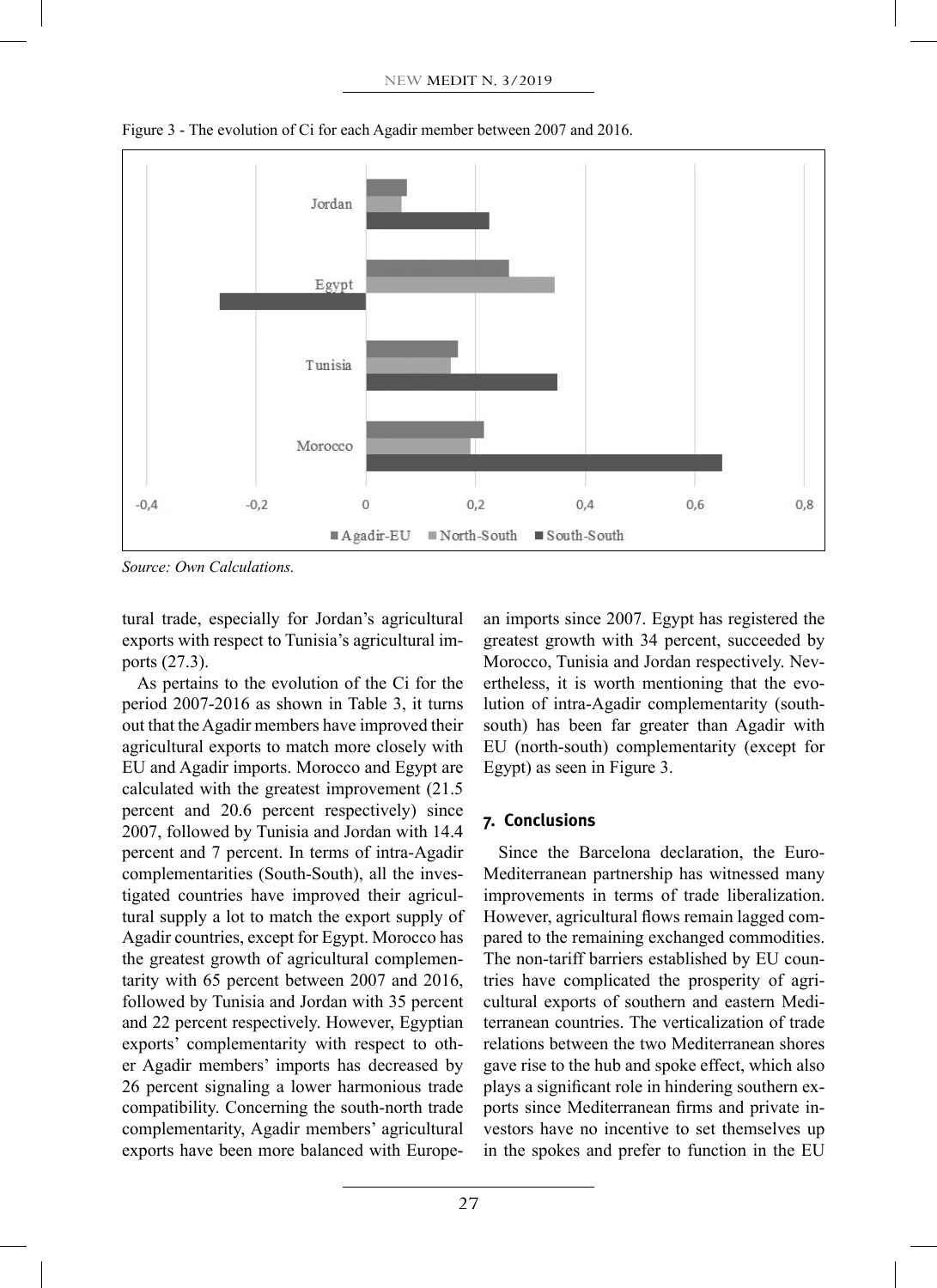and eventually have easy access to all the spokes in the Mediterranean basin. It wasn't until the 4th EuroMed conference of foreign ministers in 2000 that all partners realized supporting southsouth integration would become inevitable. Therefore, the Agadir agreement was intended to push forward south-south integration in a step to eliminate the hub and spoke effect and release intra-regional investments. The present study focuses on the evaluation of geographical and sectoral dispersion of Agadir members' agricultural exports as well as complementarity with the agricultural importing markets of the EU and intra-Agadir members. Accordingly, by calculating the three indices during 2007-2016, that is to say the Regional Hirschman (RHi), Sectoral Hirschman (SHi) and Complementarity (Ci) index, the current work points to the existence of improvements with regards to the geographical and sectorial dispersion of agricultural exports of Agadir members, with significant irregular rises and falls. Regarding complementarity, Agadir members have succeeded to develop their agricultural exports to better match EU imports during 2007-2016, particularly Egypt. In the context of intra-Agadir (South-South), the investigated countries' exports have likewise accomplished an improvement in better matching the imports of the rest of the members, and the growth rate of the complementarity has been more significant than with that of the EU members, expect Egypt which has a negative evolution. In this regard, it should be noted that the improvements made during 2007-2016 are astonishing regardless of the agricultural weaknesses and political instabilities in the region. Yet, the intra-Agadir (South-South) complementarity is still small compared to Agadir-EU (North-South). Thus, the overall results of the present work prove that, despite the progress made in flourishing agricultural exports geographically and sectorally, as well as in terms of complementarity, south-south agricultural integration is not yet as equal as south-north integration and the "hub and spoke" effect is still persisting. After all, the EU support to flourish south-south integration trade integration is not enough. The existence of a serious internal problems have certainly lagged the trade integration. Therefore, a harmonized south policy is inescapable to deeper the overall trade integration and agricultural trade integration in particular, since it takes a big part of the flows. In 2016, Lebanon and Palestine joined the agreement and their membership was approved during the third meeting for Agadir, giving them access to the Jordanian, Egyptian, Moroccan and Tunisian markets. Hence, south-south integration has been revived by including more south-eastern Mediterranean countries and perhaps the path towards a free trade Euro-Mediterranean zone is getting shorter.

## *Acknowledgment*

We are grateful to all of those with whom we have had the pleasure to work during this paper. We are also immensely grateful to our parents and friends for supporting us to keep working and give our best.

## **References**

- Stiglitz J.E., 1998. *Towards a new paradigm for development*, United Nations conference on trade and development, Geneva.
- Fischer S., 2000. *Lunch Address Given at the Conference on 'Promoting Dialogue: Global Challenges and Global Institutions'*, American University, Washington, DC.
- OECD, 1998. *Open Markets Matter: The Benefits of Trade and Investment Liberalisation*, Paris.
- Union for the Mediterranean, 2018. *Ministerial Declaration of the Union for the Mediterranean (UfM) Trade Ministers*, Brussels. Available from: http:// trade.ec.europa.eu/doclib/docs/2018/april/tradoc\_156717.pdf.
- Osswald E., Wolfgang W., 1982. European Concepts for the Mediterranean Region. *The International Spectator*, Vol. 17, No. 4 (October-December): 283-306.
- Tsoukalis L., 1977. The EEC and the Mediterranean: Is 'Global' Policy a Misnomer? *International Affairs*, Vol. 53, No. 3 (July): 422-438.
- Cardwell P.J., 2011. EuroMed, European Neighbourhood Policy and the Union for the Mediterranean: Overlapping Policy Frames in the EU's Governance of the Mediterranean. *JCMS: Journal of Common Market Studies*, 49: 219-241. doi:10.1111/j.1468- 5965.2010.02119.x
- Barcelona Conference, 1995. *Barcelona declaration adopted at the Euro-Mediterranean Conference*,